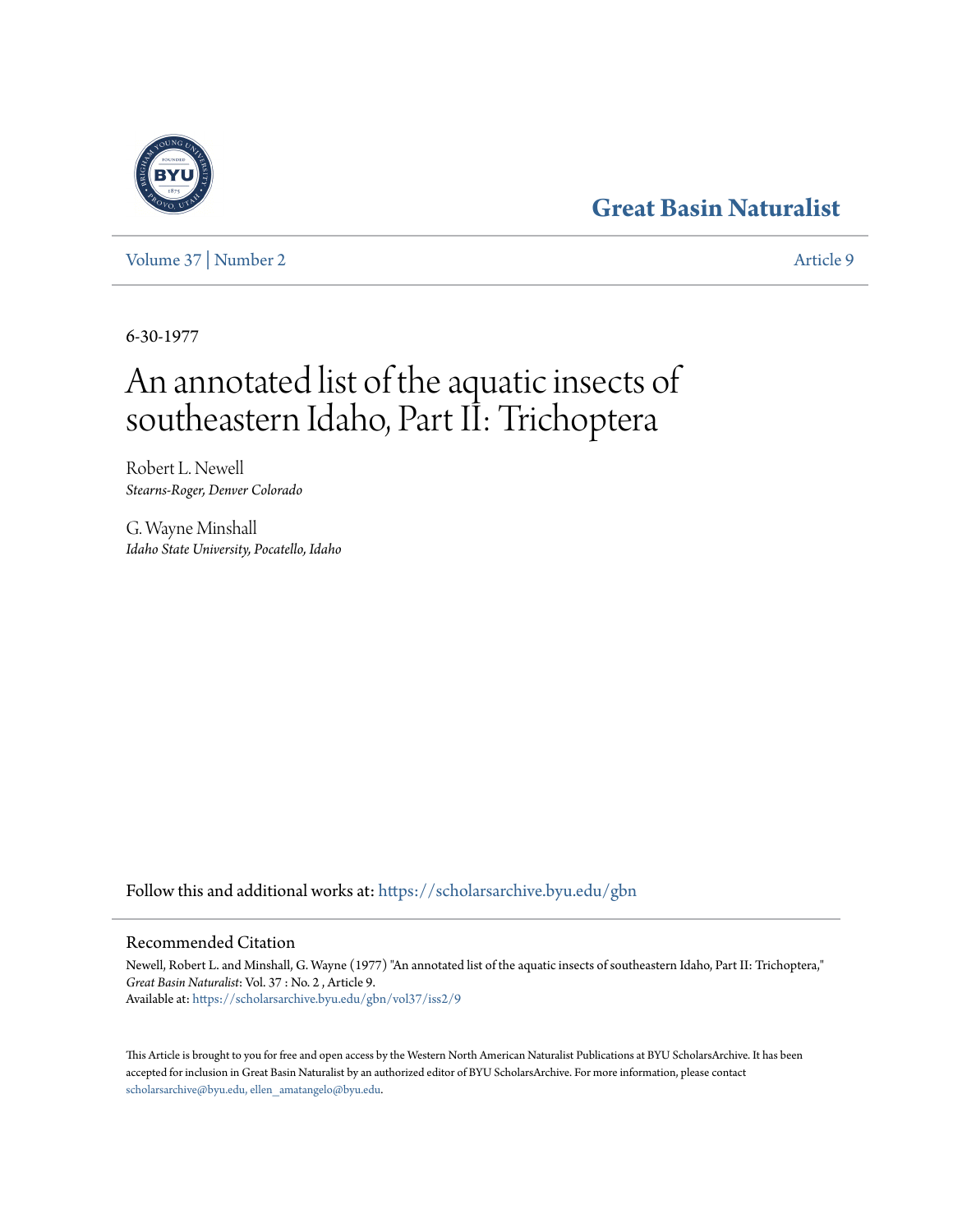#### AN ANNOTATED LIST OF THE AQUATIC INSECTS OF SOUTHEASTERN IDAHO, PART II: TRICHOPTERA

Robert L. Newell' and G. Wayne Minshall'

Abstract.— Distribution records for the Trichoptera occurring in the southeastern one-third of Idaho are summarized based on published records and collections by the authors and their colleagues. The study revealed rep resentatives of 13 families, 37 genera, and 84 species. Several species were collected for the first time in Idaho, including: Hesperophylax magnus, Limnephilus frijole and L. thorus, Psychoglypha ormiae, Ceraclea annulicornis and C. copha, Polycentropus crassicornis, Tinodes provo, and Agrypania dextra.

The Trichoptera (caddisflies) comprise one of several purely aquatic orders of in sects. This small order is composed of some 30 families and 5,000 species distributed throughout the world. This study revealed representatives of 13 families, 37 genera, and 84 species. Some genera were captured, but a species determination was not possible and these are not listed. The study area in cludes the southeastern one-third of Idaho (Fig. 1). Note that this figure corrects and replaces the one given in Newell and Minshall (1976).

Information on geographical distribution of caddisflies in Idaho is widely distributed. Local investigations that included distributional records are Andrews (1972), Givens (1976), Newell and Potter (1973), Nimmo (1971), Kroger (1970), Smith (1965, 1968a, 1968b, 1969), Terch (1972), Winger (1968) and Wold (1974). Other Idaho records are available in Denning (1948, 1950, 1954, 1956, 1958, 1965a, 1965b, 1970, 1973), Denning and Blickle (1972), Gordon (1974), Milne and Milne (1938), Hornung and Barr (1970), Ross (1941, 1944, 1947, 1951, 1952, 1956), and Schmid (1968, 1970). Identification of immature caddisflies will be aided greatly by the key of Wiggins (1977). Several of the above-listed papers include taxonomic keys to adult caddisflies. The tax onomic treatment used throughout this pa per is that of Ross (1967).

Several species were collected for the

first time in Idaho, and these include: Hesperophylax magnus, Limnephilus frijole and L. thorus, Psychoglypha ormiae, Ceraclea annnlicornis and C. copha, Polycentropus crassicornis, and Tinodes provo and Agrupania dextra.

Individuals of the family Hydropsychidae were the most frequently encountered. Indi viduals of Hydropsyche occidentalis were extremely abundant in the main Snake River, often visible in swarms of thousands of adults. Several species were encountered only once, either because of their small populations or because their habitats were difficult to collect (i.e., high altitude streams).

The large number of species collected is probably indicative of the diversity of avail able habitats, ranging from spring seeps to large mountain rivers and from silty lowland streams and irrigation reservoirs to constant temperature springs.

The authors would like to thank the many people who contributed time, effort, and specimens for this study. They would also like to thank Dr. Norman H. Anderson and Dr. A. P. Nimmo for their suggestions concerning the manuscript and Dr. Donald G. Denning for his help in identifying spec imens.

#### Family hydropsychidae

1. Arctopsyche grandis (Banks).— Bear Lake Co.: St. Charles Cr. Blaine Co.: Big

<sup>&#</sup>x27;Stearns-Roger, P.O. Box 5888, Denver, Colorado 80217

Department of Biology, Idaho State University. Poeatello, Idaho 8.3209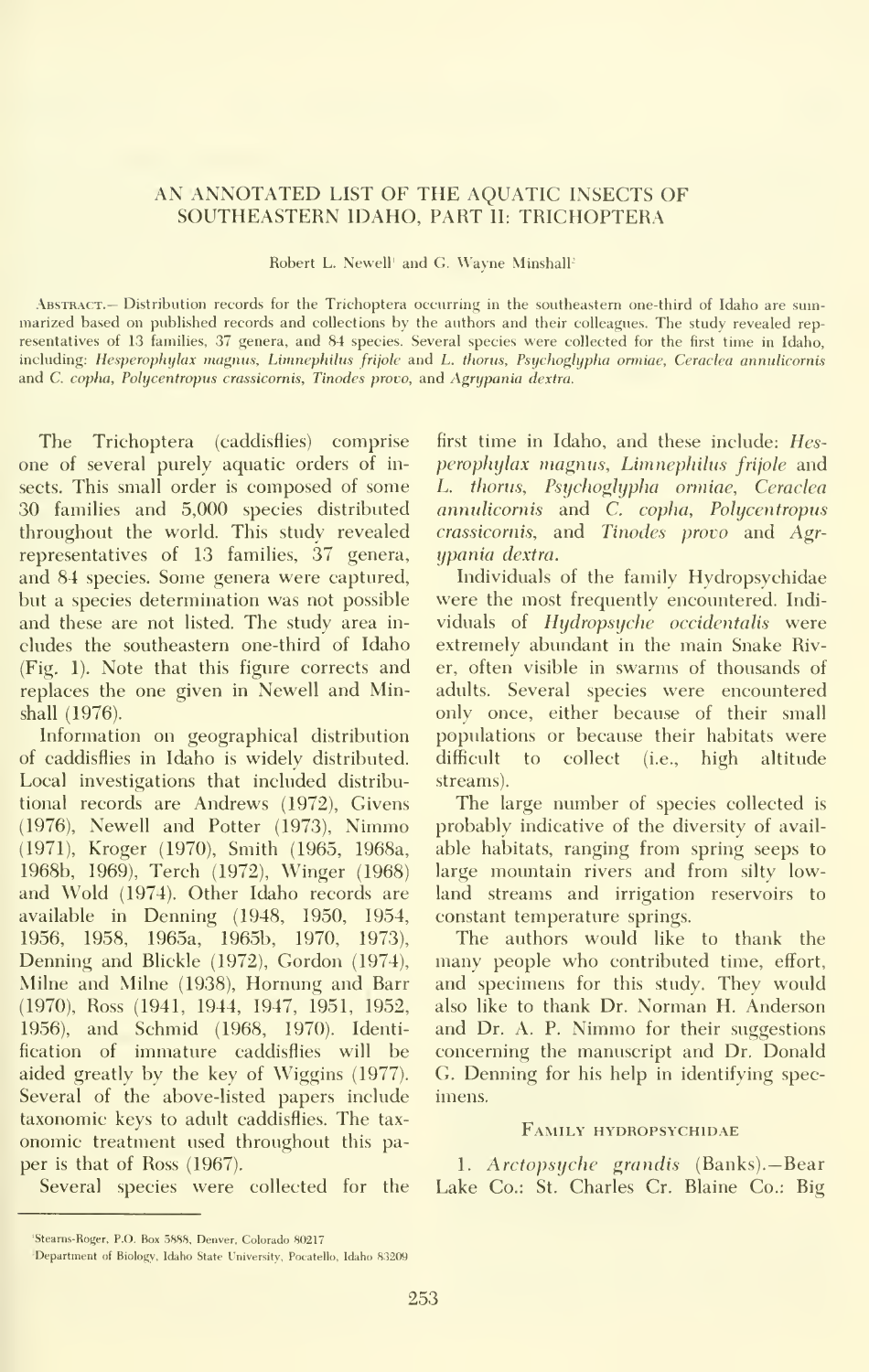Wood R. Bonneville Co.: Pine Cr., Rainey Cr., Snake R. (S. Fk.). Butte Co.: Little Lost R. Caribou Co.: Portneuf R., Tin Cup Cr. Clark Co.: Birch Cr., Medicine Lodge Cr. Custer Co.: Big Lost R.

2. Cheumatopsyche campyla Ross.-Bonneville Co.: Idaho Falls. Franklin Co.: Preston. Gooding Co.: Niagara Springs, Snake R. Twin Falls Co.: Rock Cr.

3. Cheumatopsyche enonis Ross.-Bonneville Co.: Idaho Falls. Twin Falls Co.: Salmon Falls Cr.

4. Cheumatopsyche pettiti (Banks).—Bear Lake Co.: Dingle. Bonneville Co.: Brock man Cr. Caribou Co.: Lane's Cr. Oneida Co.: Deep Cr.

5. Hydropsyche bifida Banks.-Bannock Co.: Mink Cr.

6. Hydropsyche califomica Banks.—Ban nock Co.: Portneuf R. Bingham Co.: Spring Cr. Gooding Co.: Niagara Springs. Oneida



Fig. 1. An outline map of Idaho showing the location of the study area (shaded portion) in relation to the major river drainage systems. Note: This figure re places the one given in Newell and Minshall (1976) in which the shaded area was lost in the printing process.

Co.: Deep Cr. Owyhee Co.: Snake R. Power Co.: Snake R.

7. Hydropsyche cockerelli Banks.-Bonneville Co.: Snake R. Teton Co.: Teton R.

8. Hydropsyche occidentalis Banks.—Ban nock Co.: Portneuf R. Caribou Co.: Port neuf R. Fremont Co.: Falls R. Gooding Co.: Niagara Springs. Oneida Co.: Deep Cr. Power Co.: Snake R.

9. Hydropsyche oslari Banks.—Bannock Co.: Mink Cr. Bonneville Co.: Pine Cr., Rainey Cr. Teton Co.: Trail Cr.

10. Parapsyche ahnota Ross.—Bannock Co.: Mink Cr.

11. Parapsyche elsis Milne.—Blaine Co.: Big Wood R.Bonneville Co.: Rainey Cr. Butte Co.: Little Lost R. Franklin Co.: Cub R. Lemhi Co.: Little Lost R.

#### Family polycentropodidae

12. Polycentropus cinereus Hagen.-Bingham Co.: Spring Cr.

13. Polycentropus crassicornis Walker.-Bingham Co.: Spring Cr.

#### Family psychomyiidae

14. Psychomyia flavida Hagen.-Fremont Co.: Falls R., Robinson Cr., Snake R. (Henry's Fk.). Power Co.: Snake R.

15. Tinodes provo Ross.—Gooding Co.: Niagara Springs. Oneida Co.: Deep Cr.

#### Family philopotamidae

16. Dolophilodes aequalis (Banks).-Bannock Co.: Mink Cr., Rapid Cr. Bonneville Co.: Rainey Cr.

17. W*ormaldia gabriella* (Banks).—Bannock Co.: Mink Cr.

#### Family rhyacophilidae

18. Rhyacophila acropedes Banks.—Ban nock Co.: Mink Cr. Bonneville Co.: Pine Cr., Rainey Cr. Butte Co.: Little Lost R. Clark Co.: Birch Cr., Medicine Lodge Cr. Gooding Co.: Niagara Springs. Teton Co.: Trail Cr.

19. Rhyacophila alberta Banks.—Bonneville Co.: Rainev Cr. Teton Co.: Trail Cr.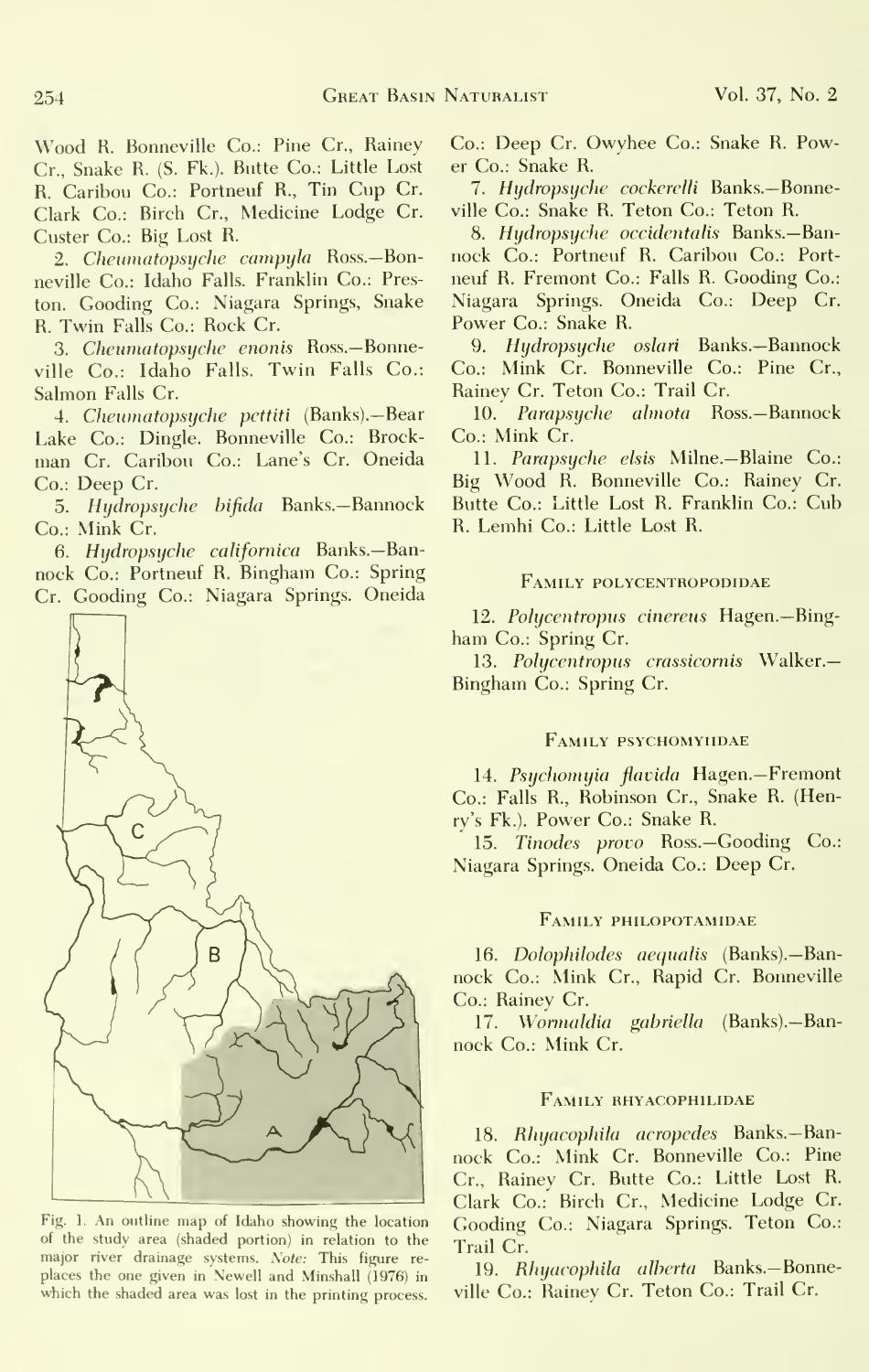20. Rhyacophila angelita Banks.— Bonneville Co.: Rainey Cr.

21. Rhyacophila bifila Banks.-Fremont Co.: Falls Cr.

22. Rhyacophila coloradensis Banks.— Bonneville Co.: Pine Cr., Rainey Cr. Gooding Co.: Hagerman Springs, Niagara Springs. Teton Co.: Trail Cr.

23. Rhyacophila hyalinata Banks.—Butte Co.: Little Lost R.

24. Rhyacophila narvae Navas.—Butte Co.: Little Lost R.

25. Rhyacophila pellisa Ross.—Bannock Co.: Mink Cr. Bonneville Co.: Rainey Cr. Lemhi Co.: Little Lost R.

26. Rhyacophila vaccua Milne.—Clark Co.: Birch Cr. Lemhi Co.: Little Lost R. Teton Co.: Trail Cr.

27. Rhyacophila vagrita Milne.—Bonneville Co.: Rainey Cr.

28. Rhyacophila vao Milne.— Bannock Co.: Mink Cr. Blaine Co.: Big Wood R.

29. Rhyacophila verrula Milne.—Bonneville Co.: Rainey Cr. Lemhi Co.: Little Lost R. Teton Co.: Trail Cr.

30. Rhyacophila vocala Milne.—Bonneville Co.: Rainev Cr.

#### Family glossosomatidae

31. Agapetus montanus Denning.—Clark Co.: Beaver Cr.

32. Anagapetus debilis Ross.—Custer Co.: Wildhorse Cr.

33. Glossosoma alascensis Banks.—Bonneville Co.: Pine Cr. Custer Co.: Wildliorse Cr. Fremont Co.: Robinson Cr. Teton Co.: Trail Cr.

34. Glossosoma idaho Ross.-Fremont Co.: Falls R. Gooding Co.: Niagara Springs.

35. Glossosoma intermedium (Klapalek).-Teton Co.: N. Fk. Teton R.

36. Glossosoma montana Ross.—Bonneville Co.: Snake R. (S. Fk.). Fremont Co.: Falls R.

37. Glossosoma schuhi Ross.-Bannock Co.: Mink Cr.

38. Glossosoma traviatum Banks.—Fre mont Co.: Falls R.

39. Glossosoma velona Ross.—Bannock Co.: Mink Cr. Bingham Co.: Spring Cr. Caribou Co.: Portneuf R. Teton Co.: Teton R.

40. Glossosoma verdona Ross.—Bonneville Co.: Rainev Cr.

41. Protoptila coloma Ross.—Fremont Co.: Warm R.

#### FAMILY HYDROPTILIDAE

42. Ochrotrichia logana (Ross).—Gooding Co.: Niagara Springs.

43. Ochrotrichia stylata (Ross).—Power Co.: Snake R.

#### Family lepidostomatidae

44. Lepidostoma pluvialis (Milne).— Ban nock Co.: Mink Cr.

45. Lepidostoma podager McLachlan.— Bannock Co.: Mink Cr.

46. Lepidostoma strophis Ross.—Bingham Co.: Spring Cr. Gooding Co.: Niagara Springs. Oneida Co.: Daniels Spring.

47. Lepidostoma unicolor (Banks).— Ban nock Co.: Mink Cr. Bonneville Co.: Pine Cr.

#### FamILY LIMNEPHILIDAE

48. Amphicosmoecus canax (Ross).— Bingham Co.: Spring Cr. Bonneville Co.: Rainey Cr. Custer Co.: Little Lost R. Fremont Co.: Snake R. (Henry's Fk.). Teton Co.: Trail Cr.

49. Apatania chasica (Denning).—Blaine Co.: Big Wood R.Bonneville Co.: Rainev Cr.

50. Apatania comosa Denning.—Bonneville Co.: Pine Cr.

51. Chyranda centralis (Banks).— Bannock Co.: Mink Cr. Custer Co.: Wildhorse Cr.

52. Ecclisomyia maculosa Banks.—Lemhi Co.: Little Lost R. Teton Co.: Trail Cr.

53. Ecclisomyia simulata Banks.-Bonneville Co.: Rainey Cr.

54. Hesperophylax consimilis (Banks).— Bannock Co.: Mink Cr. Bonneville Co.: Rainey Cr. Caribou Co.: Portneuf R.

55. Hesperophylax incisus Banks.-Bannock Co.: Mink Cr. Bonneville Co.: Rainey Cr. Fremont Co.: Buffalo R.

56. Hesperophylax magnus Banks.—Bonneville Co.: Rainey Cr.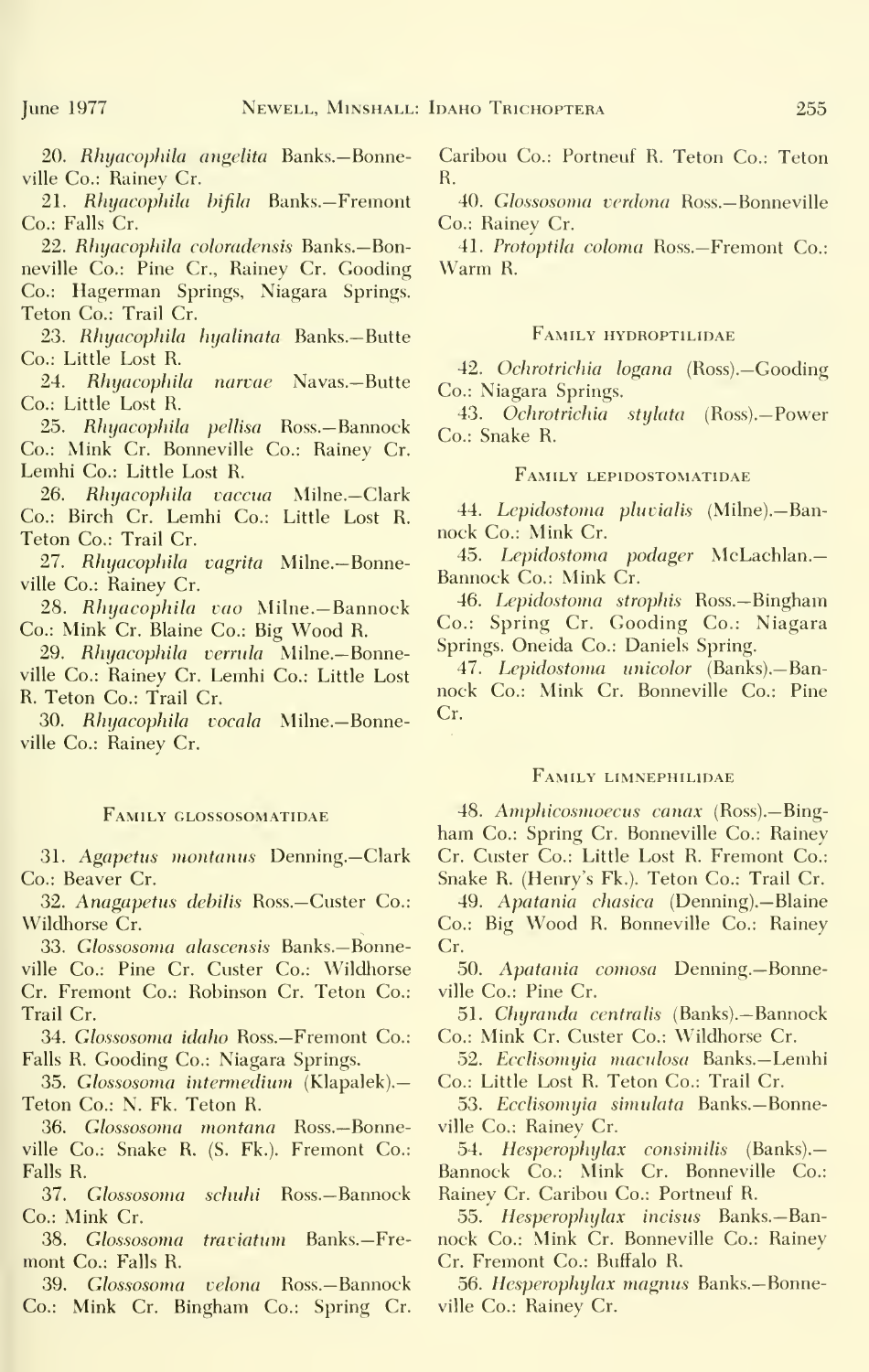57. Lenarchus brevipennis (Banks).—Fre mont Co.: Pond near Upper Mesa Falls.

58. Limnephihis challisa Denning.— Blaine Co.: Hyndman Cr.

59. Limnephilus extractus Walker.—Fre mont Co.: Snake R. (Henry's Fk.).

60. Limnephilus frijole Ross.—Oneida Co.: Deep Cr.

61. Limnephihis spinatus Banks.—Bannock Co.: Hawkins Res. Bonneville Co.: Pond near Palisades Res. Caribou Co.: Grey's Lake. Fremont Co.: Snake R. (Henry's Fk.). Oneida Co.: Daniels Res.

62. Limnephilus thorus Ross.—Bingham Co.: Clear Cr.

6.3. Neophylax occidentis Banks.— Lemhi Co.: Firebox Cr.

64. Neophylax splendens Denning.—Ban nock Co.: Mink Cr. Bonneville Co.: Rainey Cr.

65. Neothremma alicia Banks.-Teton Co.: Trail Cr.

66. Oligophlebodes minutus (Banks).-Bannock Co.: Gibson Jack Cr., Mink Cr.

67. Oligophlebodes ruthae Ross.-Camas Co.: Big Lost R.

68. Oligophlebodes sierra Ross.— Bear Lake Co.: Bloomington Cr., St. Charles Cr. Bonneville Co.: Rainey Cr.

69. Onocosmoecus atripes (Hagen).—Ban nock Co.: Mink Cr. Bingham Co.: Spring Cr. Bonneville Co.: Rainey Cr.

70. Onocosmoecus unicolor (Banks).— Ban nock Co.: Mink Cr. Bingham Co.: Spring Cr. Bonneville Co.: Rainev Cr. Teton Co.: Trail Cr.

7L Psychoglypha ormiae (Ross).—Bonneville Co.: Rainey Cr.

72. Psychoglypha subhorealis (Banks).— Bannock Co.: Mink Cr. Bonneville Co.: Rainey Cr.

#### Family phryganeidae

73. Agrypania dextra Ross.—Bannock Co.: Pond in Indian Rocks St. Park.

#### Family brachycentridae

74. Amiocentrus aspilus (Ross).— Bingham Co.: Clear Cr., Spring Cr. Bonneville Co.: Rainev Cr. Teton Co.: Teton R.

75. Brachycentnis americanus (Banks).— Bannock Co.: Mink Cr. Bingham Co.: Clear Cr. Bonneville Co.: Pine Cr. Caribou Co.: Portneuf R.

76. Brachycentrus occidentalis Banks.-Bingham Co.: Spring Cr. Bonneville Co.: Rainey Cr. Butte Co.: Little Lost R. Clark Co.: Beaver Cr., Birch Cr., Camas Cr., Medicine Lodge Cr.

#### Family helicopsychidae

77. Helicopsyche borealis (Hagen).—Bingham Co.: Clear Cr. Caribou Co.: Blackfoot R., Lane's Cr., Portneuf R. Clark Co.: Birch Cr., Camas Cr. Teton Co.: Warm Spring Cr.

#### FamILY LEPTOCERIDAE

78. Ceraclea annulicornis (Stephens).— Power Co.: Snake R.

79. Ceraclea copha (Ross).— Power Co.: Snake R.

80. Ceraclea tarsipunctata (Vorhies).— Bingham Co.: Snake R.

8L Ceraclea transversa (Hagen).—Cassia Co.: Small stream near Malta.

82. Mystacides alafimbriata Griffin.—Teton Co.: Pond near Teton R.

83. Nectopsyche diarina (Ross).— Blaine Co.: Big Wood R. Oneida Co.: Deep Cr.

84. Triaenodes frontalis Banks.—Bingham Co.: Spring Cr. Oneida Co.: Deep Cr.

#### LITERATURE CITED

- ANDREWS, D. A. 1972. An ecological study of the lost streams of Idaho with emphasis on the Little Lost River. Unpubl. Master's Thesis, Idaho State Univ., Pocatello. 57 p.
- Denning, D. G. 1948. A review of the Rhyacophilidae (Trichoptera). Can. Ent. 80:97-117.
	- 1950. Records and descriptions of nearctic caddisflies. Part II. J. Kansas Ent. Soc. 23:115- 120.
- 1954. New species of western Trichoptera. J. Kansas Ent. Soc. 27:57-64.

1956. Several new species of western Trichoptera. Pan-Pac. Ent. 32:73-80.

- 1958. New western Trichoptera. Pan-Pac. Ent. 34:93-98.
- 1965a. New Trichoptera from United States and Mexico. Pan-Pac. Ent. 41:262-272.
- 1965b. New rhyacophilids and limnephilids